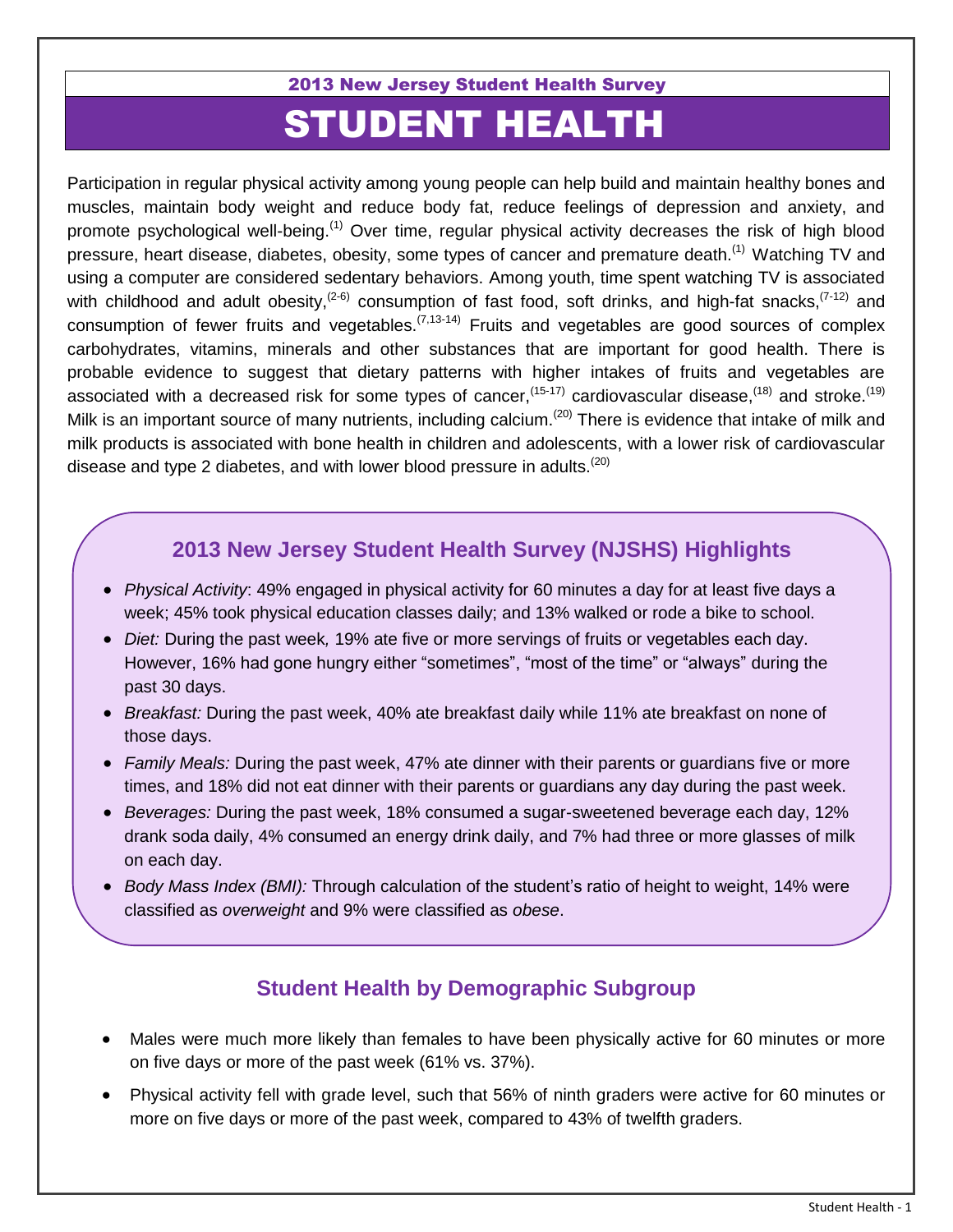- Consistent meal time behaviors also fell with grade. In the ninth grade, 59% of students ate with their parents five or more times during the past week, and just 34% of students did this in the twelfth grade. Likewise, ninth graders (46%) were more likely to eat breakfast every day during the past week than twelfth graders (33%).
- Black students were the least likely to have eaten dinner with their parents five or more days during the past week (26%) when compared to Whites (54%), Asians (45%) and Hispanics (43%). Black students were also least likely to eat breakfast on each of the seven days of the past week (27%), compared to Asians (49%), Whites (45%) and Hispanics (35%). (Due to small sample sizes, conclusions in terms of race/ethnicity should be made with caution.)

| <b>Percentage of New Jersey Youth Who:</b>                                                                                                                                                                                                                                                                  |                                    |                                    | 2001 | 2005                                                           | 2009 | 2011 | 2013                         | <b>Trend</b><br><b>Analysis</b> |
|-------------------------------------------------------------------------------------------------------------------------------------------------------------------------------------------------------------------------------------------------------------------------------------------------------------|------------------------------------|------------------------------------|------|----------------------------------------------------------------|------|------|------------------------------|---------------------------------|
| <b>Physical Activity</b><br>were physically active for at least 60 minutes per day (on 5 of past 7 days)                                                                                                                                                                                                    |                                    |                                    |      | 34%                                                            | 42%  | 50%  | 49%                          |                                 |
| <b>Walked or Rode a Bicycle to School</b><br>usually walked or rode a bicycle to school                                                                                                                                                                                                                     |                                    |                                    |      |                                                                | 13%  | 12%  | 13%                          |                                 |
| <b>Five or More Servings of Fruit and Vegetables</b><br>ate 5+ servings of fruits and vegetables per day (past 7 days)                                                                                                                                                                                      |                                    |                                    | 26%  | 17%                                                            | 20%  | 19%  | 19%                          |                                 |
| Drank Soda or Pop Each Day<br>drank 1+ can/bottle of soda/pop* per day (past 7 days)<br>*does not include diet soda/pop                                                                                                                                                                                     |                                    |                                    |      |                                                                | 20%  | 19%  | 12%                          |                                 |
| <b>Drank 3 or More Glasses of Milk</b><br>drank 3+ glasses of milk per day (past 7 days)                                                                                                                                                                                                                    |                                    |                                    | 12%  | 11%                                                            | 9%   | 8%   | 7%                           |                                 |
| Increase in a<br>negative behavior                                                                                                                                                                                                                                                                          | Decrease in a<br>negative behavior | Increase in a<br>positive behavior |      | No change<br>Decrease in a<br>in behavior<br>positive behavior |      |      | Trend not reported<br>by CDC |                                 |
|                                                                                                                                                                                                                                                                                                             |                                    |                                    |      |                                                                |      |      |                              |                                 |
| Trend analysis was performed by the CDC on data from 2001 to 2013 to determine which differences across years were statistically significant. For<br>questions not asked in all survey years, the trend analysis was performed from 2013 back to the last consecutive year in which the question was asked. |                                    |                                    |      |                                                                |      |      |                              |                                 |

# **NJSHS Trend Analysis: 2001-2013 Student Health**

*Summary of Trend:* Being physically active for 60 or more minutes a day on five or more days in the past week increased sharply between 2005 (34%) and 2013 (49%). New Jersey students were as likely in 2013 as in past years to have walked or ridden a bicycle to school. Over time, fruit and vegetable as well as milk consumption have consistently declined. Fruit and vegetable consumption has fallen from 26% in 2001 to 19% in 2013, and milk consumption has fallen from 12% in 2001 to 7% in 2013. Student rates of daily soda consumption declined to 12% in 2013 compared to 19% and 20% in 2011 and 2009, respectively.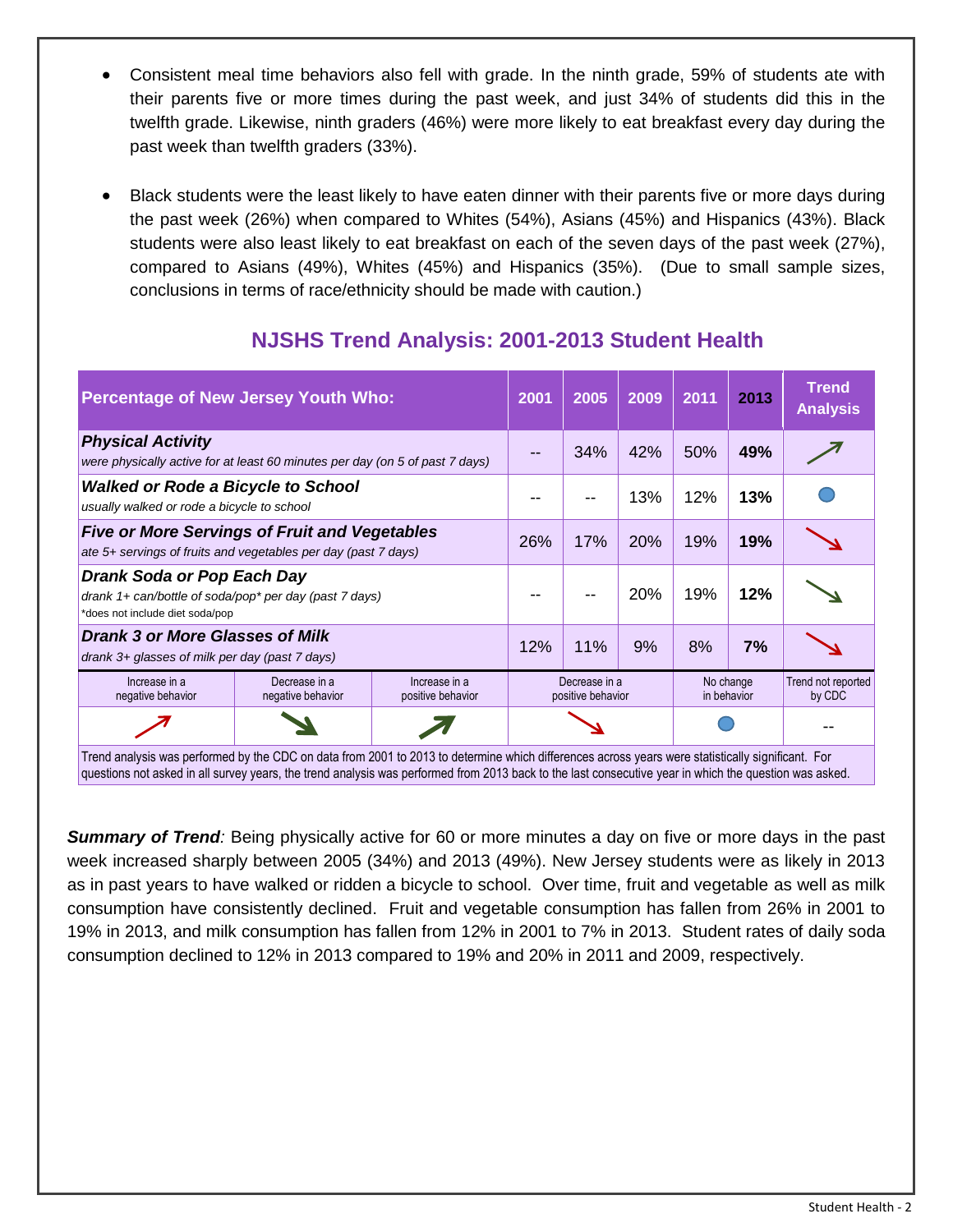## **Student Health by Demographic Subgroup**

| New Jersey               | 14% 9%                                 |  |  |  |  |  |  |  |
|--------------------------|----------------------------------------|--|--|--|--|--|--|--|
|                          |                                        |  |  |  |  |  |  |  |
| Male                     | 16%<br>13%                             |  |  |  |  |  |  |  |
| Female                   | 12% 5%                                 |  |  |  |  |  |  |  |
|                          |                                        |  |  |  |  |  |  |  |
| 9th grade                | 15%<br>9%                              |  |  |  |  |  |  |  |
| 10th grade               | 18%<br>9%                              |  |  |  |  |  |  |  |
| 11th grade               | 10%8%                                  |  |  |  |  |  |  |  |
| 12th grade               | 13% 8%                                 |  |  |  |  |  |  |  |
|                          |                                        |  |  |  |  |  |  |  |
| White                    | 13% 7%                                 |  |  |  |  |  |  |  |
| <b>Black</b>             | 9%<br>18%                              |  |  |  |  |  |  |  |
| Hispanic                 | 15%<br>17%                             |  |  |  |  |  |  |  |
| Asian                    | 9% 3%                                  |  |  |  |  |  |  |  |
|                          | 0%<br>20%<br>40%<br>60%<br>80%<br>100% |  |  |  |  |  |  |  |
| Overweight<br>Obese<br>П |                                        |  |  |  |  |  |  |  |

#### **Body Mass Index**

Students' self-reported height and weight were used to calculate a body mass index (BMI). BMI is calculated as weight in kilograms divided by height in meters squared. A BMI that is greater than the 95<sup>th</sup> percentile of the index population for gender and age is considered *obese* while a child in the 85th to 95th percentile is considered *overweight*. All others who are at the  $85<sup>th</sup>$  percentile or below are considered normal. (It is recognized that factors such as muscle mass contribute to an individual's weight.)

Overall, 14% had a BMI that classified them as overweight and 9% were classified as obese. Consequently, 23% of New Jersey high school students had a BMI that is outside the normal range. Males were more likely than females to be overweight (16% vs 12%) and more than twice as likely to be classified as obese (13% vs 5%). There were no differences in obesity rates

between grade levels. In terms of race/ethnicity, Hispanics (32%) and Blacks (27%) were more likely than White (20%) and Asian students (12%) to be outside the normal BMI range.

## **NJSHS Trend Analysis: 2001-2013 Student Health**

| <b>Percentage of New Jersey Youth With:</b>                                                                                                                                                                                                                                                                 |                                    |                                    | 2001                               | 2005 | 2009      | 2011        | 2013                         | <b>Trend</b><br><b>Analysis</b> |
|-------------------------------------------------------------------------------------------------------------------------------------------------------------------------------------------------------------------------------------------------------------------------------------------------------------|------------------------------------|------------------------------------|------------------------------------|------|-----------|-------------|------------------------------|---------------------------------|
| <b>BMI: Overweight</b><br>a calculated BMI that corresponds to being overweight (between 85 <sup>th</sup> and<br>$95th$ percentile for body mass index for age and sex)                                                                                                                                     |                                    |                                    |                                    | 15%  | 14%       | 15%         | 14%                          |                                 |
| <b>BMI: Obese</b><br>a calculated BMI that corresponds to being obese (at or above the 95 <sup>th</sup><br>percentile for body mass index for age and sex)                                                                                                                                                  |                                    |                                    | 10%                                | 11%  | 10%       | 11%         | 9%                           |                                 |
| Increase in a<br>negative behavior                                                                                                                                                                                                                                                                          | Decrease in a<br>negative behavior | Increase in a<br>positive behavior | Decrease in a<br>positive behavior |      | No change | in behavior | Trend not reported<br>by CDC |                                 |
|                                                                                                                                                                                                                                                                                                             |                                    |                                    |                                    |      |           |             |                              |                                 |
| Trend analysis was performed by the CDC on data from 2001 to 2013 to determine which differences across years were statistically significant. For<br>questions not asked in all survey years, the trend analysis was performed from 2013 back to the last consecutive year in which the question was asked. |                                    |                                    |                                    |      |           |             |                              |                                 |

*Summary of Trend:* In general, the percentage of New Jersey students classified as being either overweight or obese has remained consistent across all years from 2001 to 2013.